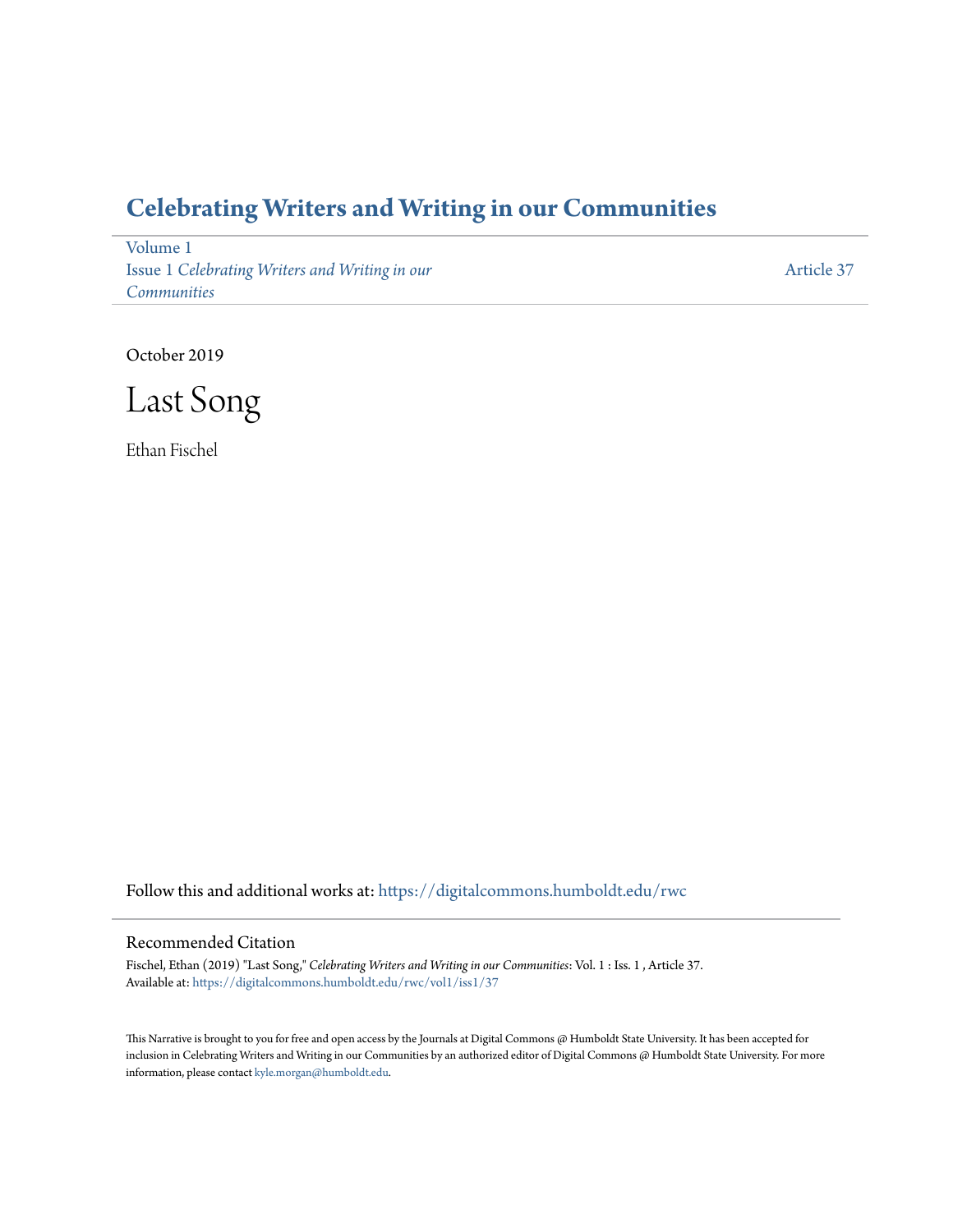## **Last Song By: Ethan Fischel**

She could not catch her breath and instantly fell into my father's arms. Her breathing was agitated, and her eyes were full of tears that trickled down her cheeks and onto my dad's tan shirt. Her face turned bright red, and she couldn't articulate the right words to explain what had happened. Neither Brendon nor I had never seen our parents wrought with such emotions. My father tenderly comforted my mother and combed his hands through her brown curly hair. I was confused. I stopped noticing the noises around the campsite. It seemed like the campground kids stopped playing and the dogs ceased barking.

It was summer break and my family and I had traveled southeast to Lake Almanor. We had never rented an RV for our summer vacation. Staring out into the picturesque scenery, I began to appreciate my surroundings. Trees danced in a conga line as we approached the campsite. Birds serenaded each other with their harmonizing sounds. Clouds formed big smiles above and appeared to be laughing with me. The gravel popped with each turn of the camper's wheels as we came to a screeching halt. I was happy. As soon as Dad stopped the RV, my brother and I quickly opened the door and ran excitedly toward the water with all of our toys. While my Dad came with us to supervise our multitude of games, my mom leisurely walked to the front office building to check her messages.

115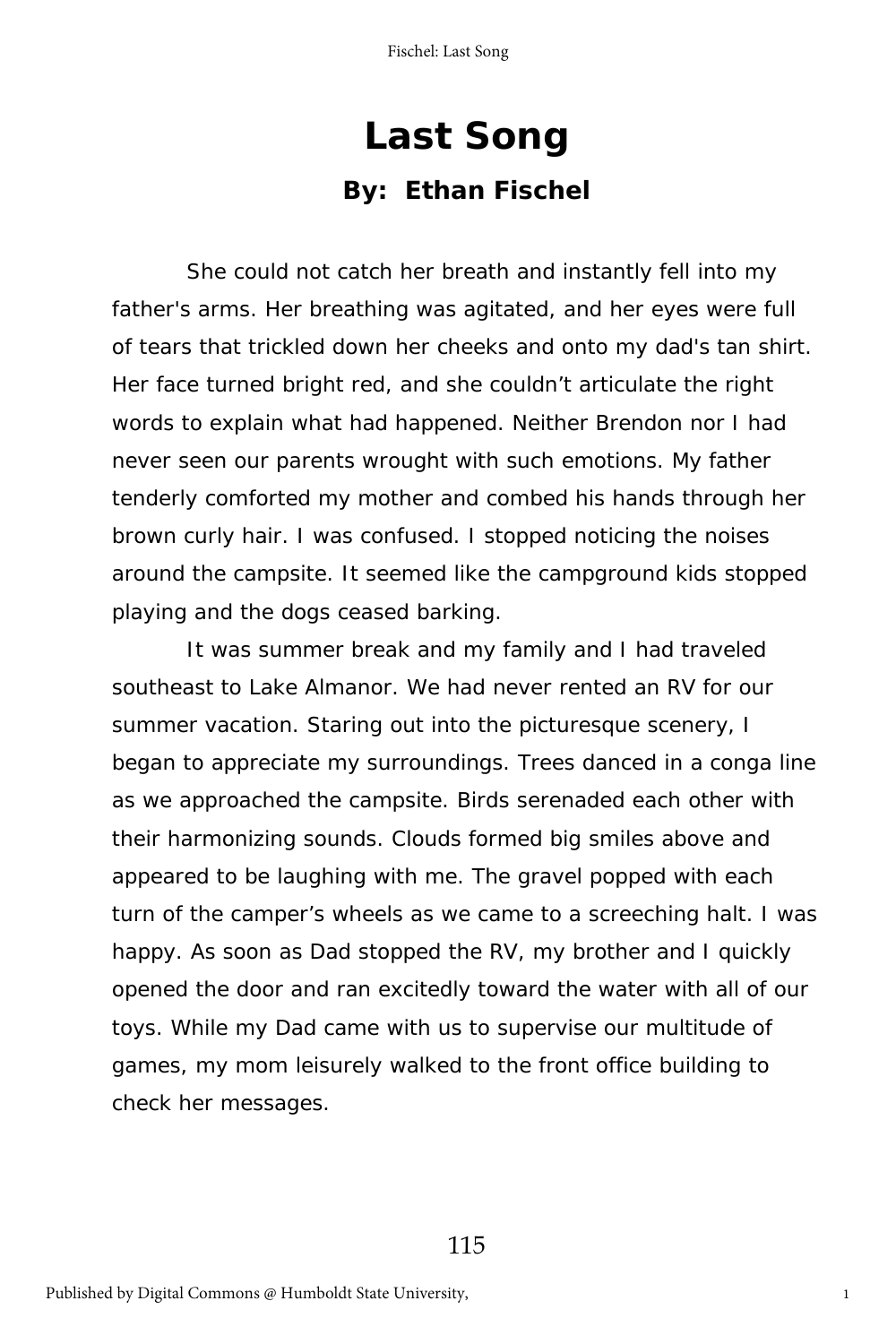I was five years old. Camping allowed my brother and I to feel free, play hide and seek, tag and catch at every stop on our vacation. While I always found the best hiding spots in these forested playgrounds, my brother, Brendon, always caught and threw balls with slightly better accuracy than me. I remember this one ball that could have been the symbol of our youth. It was plastic and yellow with holes throughout. It couldn't be mistaken from our other wiffle balls, as it had survived the strong jaws of our dog, Gus, who had accidentally chewed on it mistaking it for his toy. I wore my favorite swim trunks that I had received as a birthday gift from my grandparents the year before. While my swimsuit had blue stripes, my t-shirt was bright orange with a green grasshopper on it representing the Greensboro Grasshoppers. I ran everywhere with my black sandals with white stripes made by Nike. My brother happened to be wearing the same t-shirt in white as my mom liked to dress us similarly. After ten or fifteen minutes of the intense game of tag, I was ready to rest. Then, suddenly, my mom came running to our campsite crying hysterically.

"Why is mom crying?" I asked with my high pitched five year old voice.

"What happened, Dad?" my brother softly asked.

"Boys, Aunt Lizzie has passed away."

Flashbacks of my mom's sister came pouring into my brain. I remembered the Times Square apartment that we visited in the fall of last year. Her studio apartment was barely 100 square feet and it looked like it had been through a recent earthquake. While my bathtub at home had rubber duckies, bubble soap, and animal shaped sponges, her bathtub had mounds of clothing piled on top

116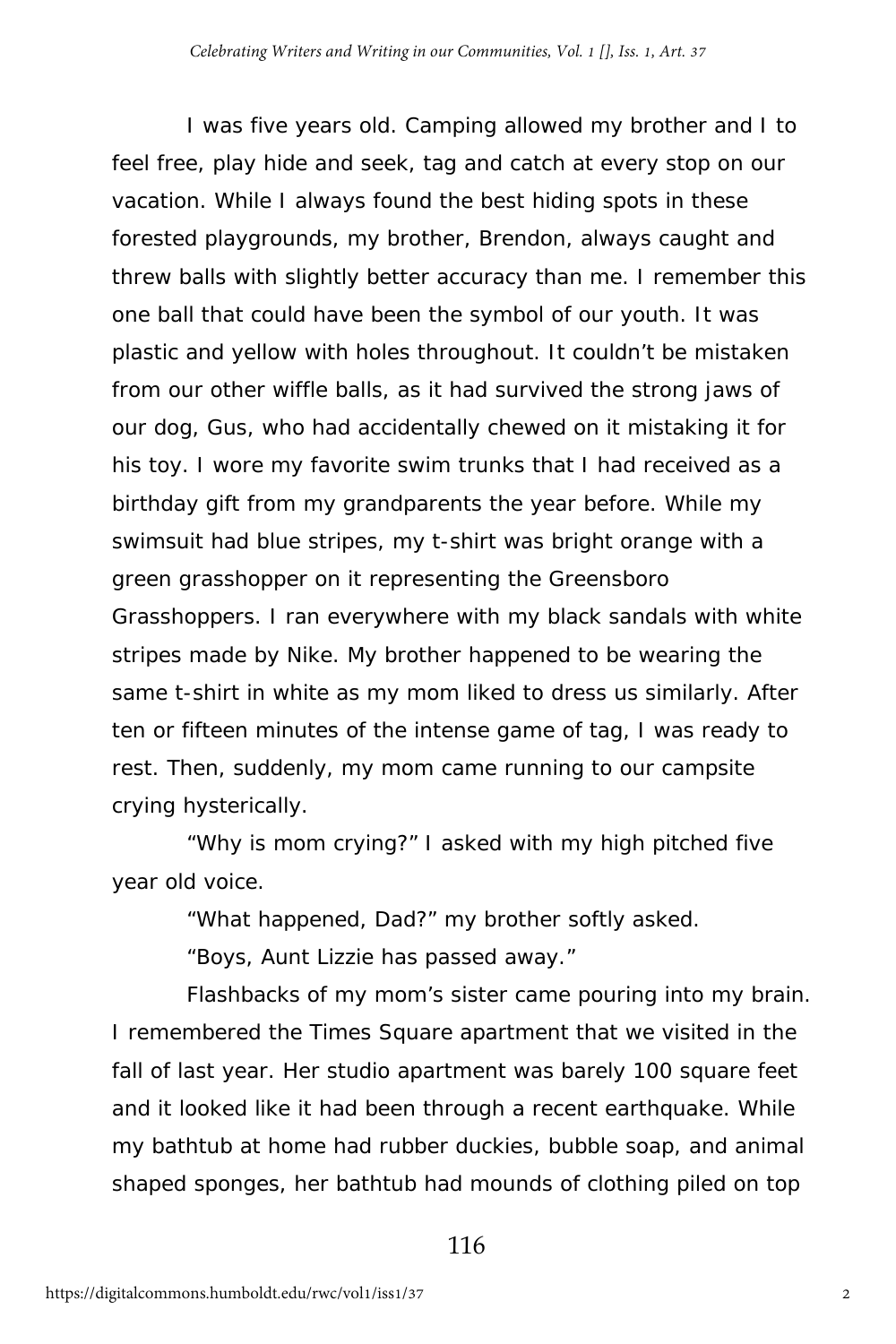of one another. All of her operatic music papers were scattered on the floor. I remembered Aunt Lizzie to be tall with pale skin and blue eyes and a big voice. I learned years later she was only 5 foot 1 inch tall and a great opera singer. During her visits to California, she perfected her imitations of famous actors or family members in her big extroverted way. Years later we reminisced that those scenes were some of the highlights of her stays in our home. One of my dearest memories of my aunt came from the Yankees singing toy she gave during the prior Hanukkah.

As my brother and dad consoled my mother, I felt confused.

My brother remarked, "I'm sorry, mom" and patted her softly on the back.

"She's at peace now," my father delicately explained.

No one else in the family had ever died since I was born, and I didn't know how to feel or act. Why was I not crying like my mother and father? Why was I not comforting my mother in an empathetic way like my brother? My brother who was seven at the time seemed to understand the significance of the situation. While Brendon simply knew that this was not a time to joke around or irritate our parents, I however, felt lost like a child who can't find their parents in a crowded subway.

I blinked and my parents had packed the RV for the immediate ride home because my mom needed to fly to Florida for the funeral. On the way home everything was solemn to me. The clouds now frowned in my direction. The birds now whined as if they were crying. The trees appeared bent, as if mourning themselves. The silence was deafening. The once animated RV on our trip toward Lake Almanor, now turned lethargic and heavy.

117